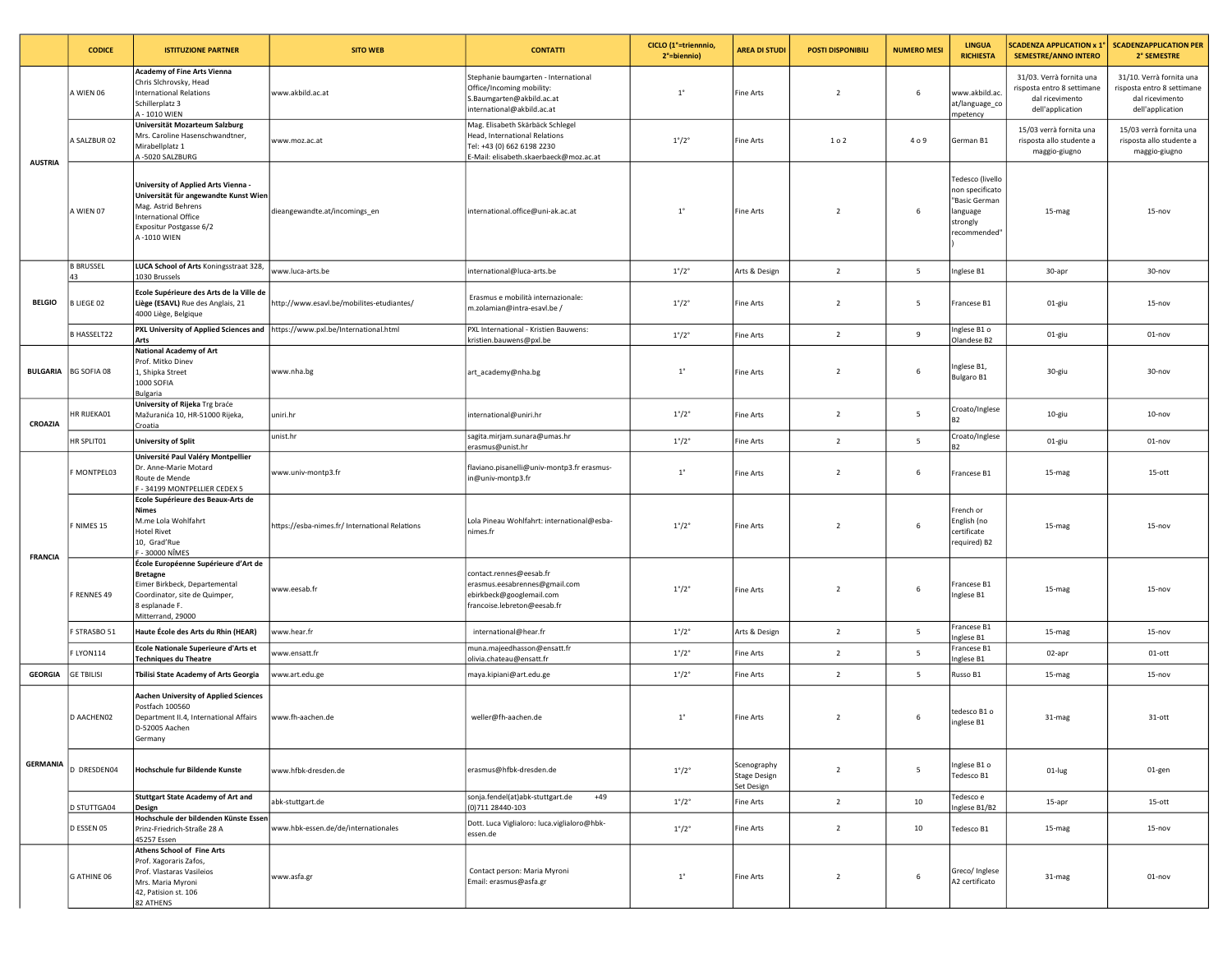| <b>GRECIA</b>      | G EGALEO 02              | <b>University of West Attica</b><br>Aristeidis Kontogeorgis<br>Ag. Spyridonus Egaleo, 122<br>10 ATHENS | www.uniwa.gr/                           | erasmus@uniwa.gr                                                                                  | $1^{\circ}/2^{\circ}$ | Photography<br>and Visual Arts                                   | $\overline{2}$          | $\overline{9}$ | Greco/Inglese                                                                         | 30-mag    | $15 - nov$ |
|--------------------|--------------------------|--------------------------------------------------------------------------------------------------------|-----------------------------------------|---------------------------------------------------------------------------------------------------|-----------------------|------------------------------------------------------------------|-------------------------|----------------|---------------------------------------------------------------------------------------|-----------|------------|
|                    | G KOZANI 02              | University of Western Macedonia                                                                        | www.uowm.gr                             | Aikaterini Blanta, Erasmus+ Institutional<br>Coordinator: erasmus@uowm.gr<br>nt.relations@uowm.gr | $1^{\circ}/2^{\circ}$ | Fine Arts                                                        | $\overline{\mathbf{3}}$ | 5              | Greco/Inglese                                                                         | $15$ -lug | 15-dic     |
|                    | G THESSAL 01             | Aristotele University of Thessaloniki                                                                  | auth.gr                                 | Kristina Mantasasvili & Konstantina Tolia:<br>erasmus-incoming@auth.gr                            | $1^{\circ}/2^{\circ}$ | <b>Fine Arts</b>                                                 | $\overline{2}$          | 10             | Greco B1/<br>Inglese B2                                                               | 30-giu    | 30-nov     |
|                    | G TRIPOLI 03             | University of the<br>Peloponnese                                                                       | www.uop.gr                              | erasmus@uop.gr                                                                                    | $1^{\circ}$           | Arts and<br>Humanities                                           | $\overline{2}$          | 6              | Greco/Inglese<br>R1                                                                   | 30-giu    | 30-nov     |
| LETTONIA           | LV RIGA 04               | Art Academy of Latvia<br>Agnese Bloka<br>Kalpaka boulv. 13<br>LV - 1867 RIGA                           | https://www.lma.lv/en                   | krista.balode@lma.lv                                                                              | $1^{\circ}/2^{\circ}$ | Fine Arts and<br>Design                                          | $\overline{2}$          | 10             | Lettone/ Inglese<br>R2                                                                | 01-giu    | 15-nov     |
| <b>MALTA</b>       | MT MALTA01               | University of Malta                                                                                    | https://www.um.edu.mt/                  | erasmus@um.edu.mt                                                                                 | $1^{\circ}$           | <b>Fine Arts</b>                                                 | $\overline{2}$          | 5              | Inglese B2                                                                            | 01-giu    | $01 - nov$ |
| <b>OLANDA</b>      | NL ROTTERD03             | <b>Rotterdam University</b><br>Willem de Kooning Academy                                               | https://www.wdka.nl/                    | wdka.international@hr.nl                                                                          | $1^{\circ}$           | <b>Fine Arts</b>                                                 | $\overline{2}$          | 6              | Olandese/<br>inglese B2<br>(cambr./TOEFL<br>80/ IELTS 6.0)                            | 01-mag    | $01 - nov$ |
|                    | NL LEEUWAR01             | <b>NHL Hogeschool</b><br><b>NHL University of Applied Sciences</b>                                     | https://www.nhlstenden.com/en           | io@nhlstenden.com                                                                                 | $1^{\circ}$           | <b>Fine Arts</b>                                                 | $\overline{2}$          | 5              | Inglese B2                                                                            | 15-mag    | $15$ -ott  |
|                    | PL GDANSK05              | <b>Academy of Fine Arts in Gdansk</b>                                                                  | www.asp.gda.pl                          | erasmus@asp.gda.pl                                                                                | $1^{\circ}/2^{\circ}$ | Fine Arts                                                        | $\overline{2}$          | 5              | Polacco/ Inglese<br>R2                                                                | 30-giu    | 30-ott     |
| POLONIA            | PL WARSZAW10             | <b>Academy of fine Arts Warsaw</b>                                                                     | www.asp.waw.pl                          | erasmus@asp.waw.pl                                                                                | $1^{\circ}$           | Arts and<br>Design; Fine<br>Arts;<br>Scenography<br>Conservation | $\overline{2}$          | $\overline{4}$ | Polacco/ Inglese<br>R1                                                                | 31-mag    | 30-nov     |
|                    | PL WROCLAW07             | The Eugeniusz Geppert Academy of Art<br>and Design in Wroclaw                                          | www.asp.wroc.pl/?lang=en                | nternational@asp.wroc.pl<br>erasmus@asp.wroc.pl                                                   | $1^{\circ}/2^{\circ}$ | <b>Fine Arts</b>                                                 | $\overline{2}$          | 5              | Polacco/ Inglese                                                                      | 31-mag    | $15 - nov$ |
|                    | PL SZCZECI15             | Academy of Art in Szczecin                                                                             | www.akademiasztuki.eu                   | erasmus@akademiasztuki.eu                                                                         | $1^{\circ}/2^{\circ}$ | <b>Fine Arts</b>                                                 | $\overline{2}$          | 5              | Polacco/ Inglese                                                                      | 30-giu    | 30-nov     |
|                    | P LEIRIA 01              | Polytechnic Institute of Leiria                                                                        | https://www.ipleiria.pt/                | gamci@ipleiria.pt                                                                                 | $1^{\circ}/2^{\circ}$ | <b>Fine Arts</b>                                                 | $\overline{2}$          | 9              | Portoghese/<br>Inglese B1                                                             | 31-mag    | 30-nov     |
| <b>PORTOGALLO</b>  | P LISBOA 109             | Faculty of Fine Arts of the University of<br>Lisbon                                                    | http://www.belasartes.ulisboa.pt/en/    | erasmus@belasartes.ulisboa.pt                                                                     | $1^{\circ}/2^{\circ}$ | <b>Fine Arts</b>                                                 | $\mathbf{1}$            | 5              | Portoghese e<br>Inglese B1 (non<br>serve la<br>certificazione)                        | 30-mag    | 31-ott     |
|                    | P AVEIRO 01              | Universidade de Aveiro                                                                                 | www.ua.pt/en                            | gri@ua.pt                                                                                         | $2^{\circ}$           | Fine Arts                                                        | $\overline{2}$          | 5              | Portoghese/<br>Inglese B1                                                             | 15-mag    | $15 - nov$ |
|                    | UK BATH 02               | <b>Bath Spa University</b>                                                                             | www.bathspa.ac.uk                       | international@bathspa.ac.uk                                                                       | $1^{\circ}/2^{\circ}$ | <b>Fine Arts</b>                                                 | $\overline{\mathbf{3}}$ | $\overline{4}$ | Inglese B1                                                                            | Settembre | febbraio   |
| <b>INGHILTERRA</b> | UK CARDIFF 05            | <b>Cardiff Metropolitan University</b>                                                                 | www.cardiffmet.ac.uk                    | nternational@cardiffmet.ac.uk<br>europeanprojects@cardiffmet.ac.uk                                | non specificato       | Art and Design                                                   | $\overline{2}$          | 5              | Inglese B1                                                                            | Maggio    | Ottobre    |
|                    | UK LONDON067             | <b>Middlesex University</b>                                                                            | www.mdx.ac.uk                           | EU-enquiries@mdx.ac.uk exchanges@mdx.ac.uk                                                        | $1^{\circ}$           | Fine Arts                                                        | $\overline{2}$          | 5              | Inglese B2/C1                                                                         | 01-apr    | $01$ -ott  |
|                    | <b>UK MANCHES04</b>      | The Manchester Metropolitan<br>University                                                              | www.mmu.ac.uk                           | international@mmu.ac.uk.                                                                          | $1^{\circ}$           | <b>Interactive Fine</b><br>Arts                                  | $\overline{4}$          | 8              | Inglese B1                                                                            | 01-mag    | 03-nov     |
| <b>REP.CECA</b>    | CZ PRAHA 03              | Academy of Fine Arts in Prague                                                                         | www.avu.cz                              | anna.hrabakova@avu.cz                                                                             | $1^{\circ}/2^{\circ}$ | <b>Fine Arts</b>                                                 | $\overline{2}$          | 10             | Ceco/ Inglese<br>R1                                                                   | 30-apr    | 30-ott     |
|                    | RO BUCARES33             | National University of Cinema and Film<br>"I.L. Caragiale"                                             | www.unatc.ro                            | erasmus@unatc.ro                                                                                  | $1^{\circ}/2^{\circ}$ | Fine Arts                                                        | 1                       | 5              | Rumeno/<br>Inglese B1                                                                 | 15-mag    | 15-nov     |
|                    | RO CLUJNAP06             | University of Art and Design                                                                           | www.uad.ro                              | maria.ienei@uad.ro                                                                                | $1^{\circ}$           | <b>Fine Arts</b>                                                 | $\overline{2}$          | 6              | Rumeno/<br>Inglese B1                                                                 | 15-giu    | $15 - nov$ |
| <b>ROMANIA</b>     | RO IASI 01               | Universitatea de Arte George Enescu                                                                    | www.arteiasi.ro                         | erasmus@arteiasi.ro                                                                               | non specificato       | Fine Arts                                                        | $\overline{2}$          | 10             | Rumeno,<br>francese,<br>inglese B1                                                    | 30-giu    | 30-nov     |
|                    | RO GALATI01              | "Dunarea de Jos" University of Galati                                                                  | www.en.ugal.ro/                         | erasmus@ugal.ro                                                                                   | $1^{\circ}$           | <b>Fine Arts</b>                                                 | $\overline{2}$          | 5              | Inglese B2,<br>Rumeno<br>(previsto corso<br>lingua romena<br>prima inizio<br>lezioni) | 15-giu    | 01-dic     |
|                    | SLOVACCHIA SK BRATISL 04 | <b>Academy of Fine Arts and Design in</b><br><b>Bratislava</b>                                         | www.vsvu.sk/en                          | nternational@vsvu.sk                                                                              | $1^{\circ}/2^{\circ}$ | <b>Fine Arts</b>                                                 | $\overline{2}$          | 5              | Slovacco/<br>Inglese B1                                                               | 31-mag    | $15 - nov$ |
|                    | SLOVENIA SI LJUBLJA01    | University of Ljubljana<br>Faculty of Education                                                        | www.uni-lj.si/university/               | ntern.office@uni-lj.si                                                                            | $1^{\circ}/2^{\circ}$ | <b>Fine Arts</b>                                                 | $\overline{2}$          | 5              | Sloveno/<br>inglese B2                                                                | 15-mag    | $15 - nov$ |
|                    | E ALICANT 12             | Escuela de Arte y Superior de Disegno<br>de Alicante                                                   | www.easda.es                            | erasmus@easda.es                                                                                  | $1^{\circ}/2^{\circ}$ | Fine Arts and<br>Design                                          | $\overline{2}$          | 5 o 10         | Spagnolo e<br>inglese B1                                                              | 01-giu    | $15 - nov$ |
|                    | E BARCELO69              | Escola Superior de Disseny i d'Art -<br>Llotja (ESDA)                                                  | www.llotja.cat                          | nternacional@llotja.cat                                                                           | $1^{\circ}$           | <b>Fine Arts</b>                                                 | $\overline{2}$          | 6              | Spagnolo e<br>inglese B1                                                              | 15-giu    | $15 - nov$ |
|                    | E BARCELO01              | Universitat de Belles Arts Barcelona<br>Pau Gargallo 4<br>08028 BARCELONA                              | www.ub.edu/bellesarts ba-erasmus@ub.edu | ba-erasmus@ub.edu                                                                                 | $1^{\circ}$           | Fine Arts                                                        | 2 (1 per semestre)      | 5              | Catalano e<br>spagnolo B1                                                             | 15-giu    | $15 - nov$ |